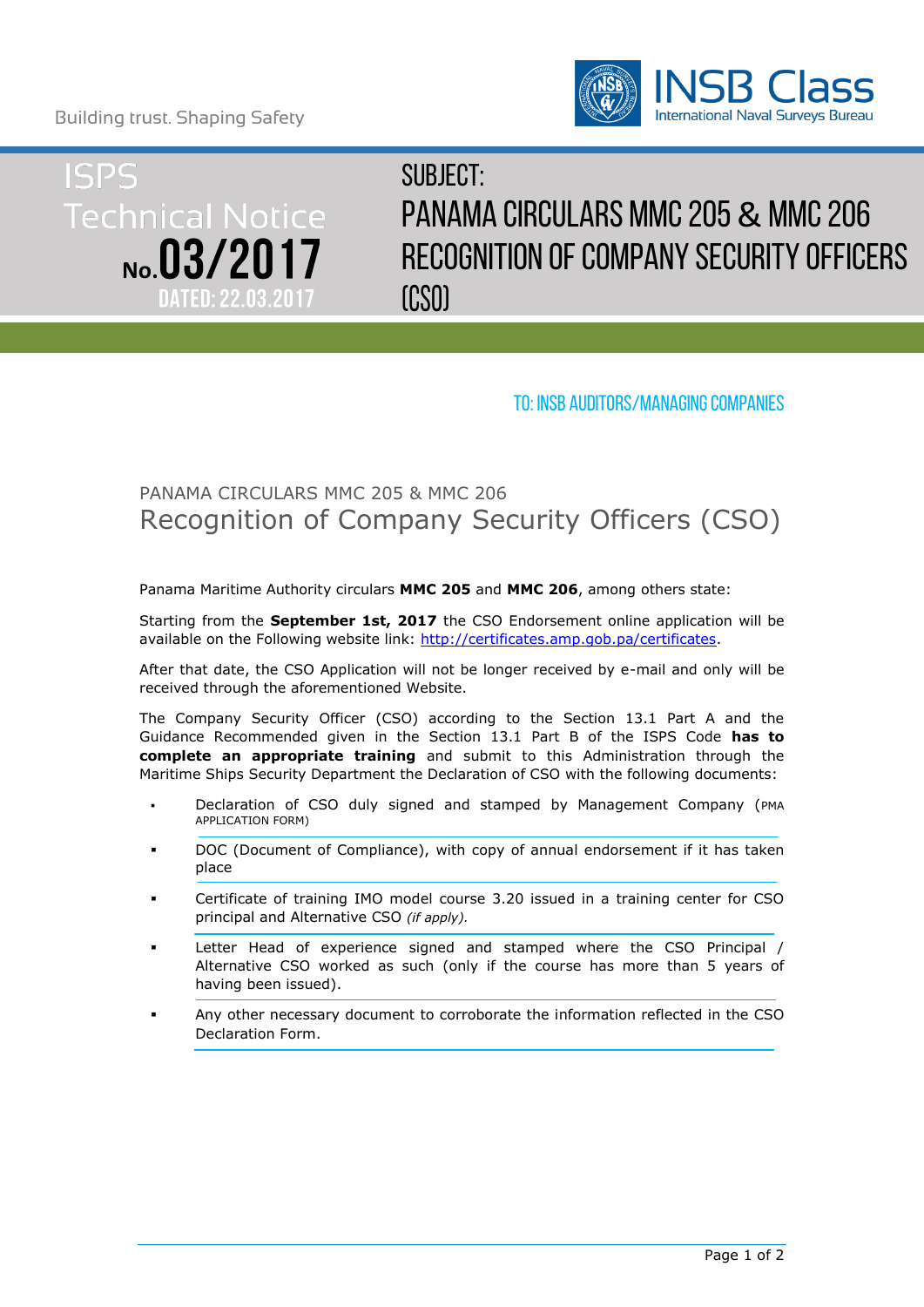

**No.**

DATED: 22.03.2017

Subject: PANAMA CIRCULARS MMC 205 & MMC 206 Recognition of Company Security Officers (CSO)

Starting from **September 1st, 2017** all Recognized Security Organizations (RSO) should verify during any ISPS Verifications, that the Company Security Officer designed by the Company Operator, already has the Declaration of Company Security Officer duly endorsement by Panama Maritime Authority and indicate the name of the CSO in the Audit Report in accordance with chapter XI-2 of SOLAS and part A.6 Obligations of the Company of the ISPS code.

The Panama Maritime Authority **will issue** an International Ship Security Certificate ISSC (Full Term) when the RSO carried out the verification, complies with the requirements established by this MMC-205 and when the company has obtained the CSO endorsement previously with PMA.

Please be guided accordingly.

P. Klavdianos Marine Management Systems Certification Division



**Attachment 1**

#### **PMA Circular MMC-205**

International Ship Security Certificate (ISSC) online application



#### **PMA Circular MMC-206**

Recognition of Company Security Officers (CSO)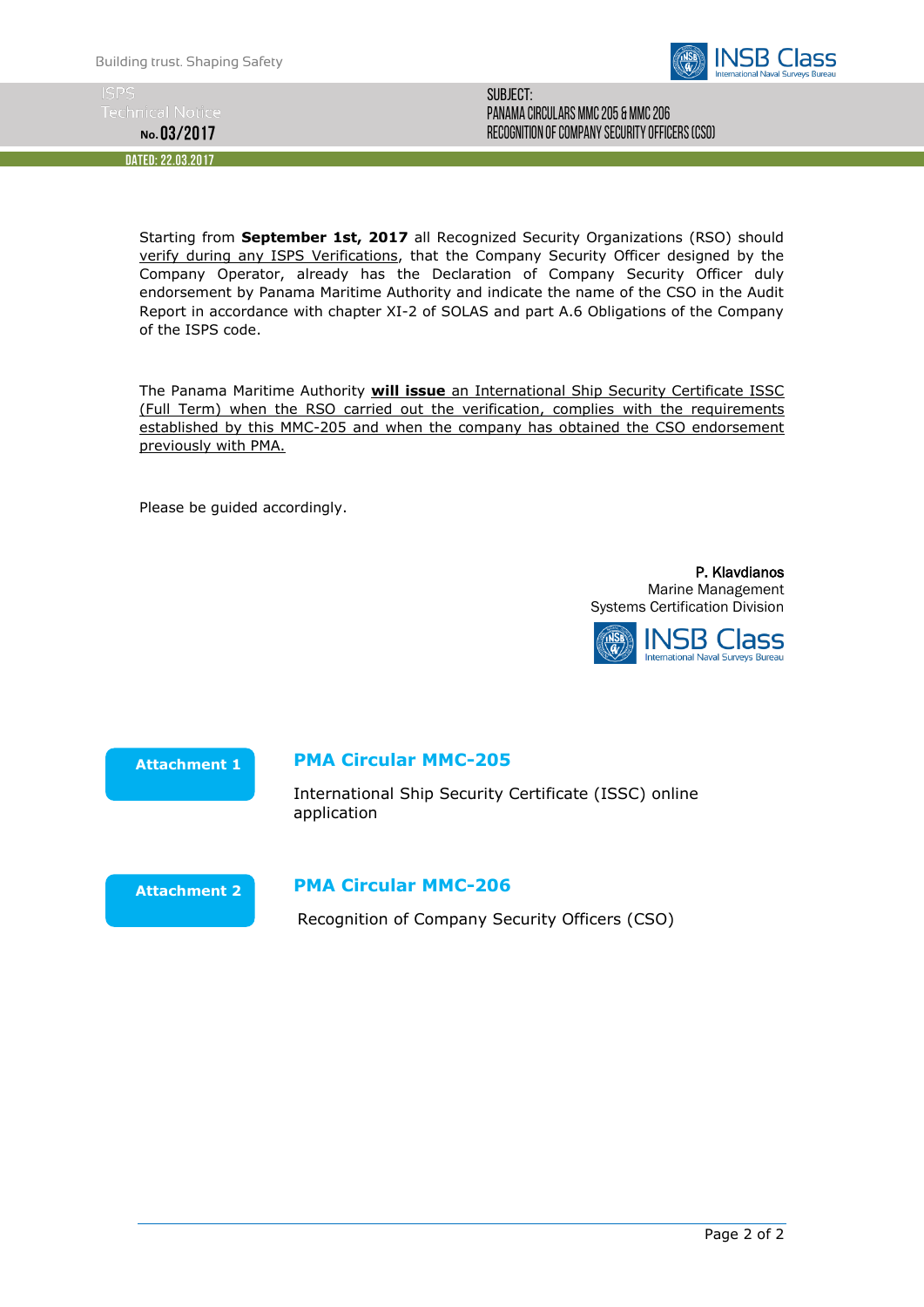

## **PANAMA MARITIME AUTHORITY**

#### **MERCHANT MARINE CIRCULAR MMC-205**

PanCanal Building Albrook, Panama City Republic of Panama Tel: (507) 501-5348 [mmc@amp.gob.pa](mailto:mmc@amp.gob.pa)

| To:               | <b>Ship-owners/Operators, Company Security Officers, Legal Representatives of</b><br>Panamanian Flagged Vessels, Panamanian Merchant Marine Consulates and<br><b>Recognized Organizations (ROs).</b>                                                                                                                                                           |
|-------------------|----------------------------------------------------------------------------------------------------------------------------------------------------------------------------------------------------------------------------------------------------------------------------------------------------------------------------------------------------------------|
| Subject:          | <b>International Ship Security Certificate (ISSC) online application.</b>                                                                                                                                                                                                                                                                                      |
| <b>Reference:</b> | SOLAS 74/78 Chapter XI-2 Reg. 4<br><b>Resolution MSC 160(78) of May 20, 2004</b><br><b>Resolution MSC. 194 (80) of May 20, 2005</b><br><b>Resolution MSC. 196 (80) of May 20, 2005</b><br>IMO Circular No. 2554/Rev.1 of February 7, 2007<br>Resolution No. 106-059-DGMM of July 11th, 2012<br>Resolution JD 038-2014 of November 12th, 2014<br><b>MMC-242</b> |

**1.** The purpose of this Circular is to inform all the users of the General Merchant Marine Directorate that we have developed a new online platform, through which you will be able to apply for the International Ship Security Certificate (ISSC) and the ISSC will be processed by the Maritime Ships Security Department or by the Segumar offices of your esteemed convenience.

**2. Starting from the November 1st, 2016 the ISSC online application will be available on the following website link: <http://certificates.amp.gob.pa/certificates>** . After that date, the ISSC application will not be longer received by e-mail and only will be received through the aforementioned website. We recommend using **Google Chrome, Mozilla Firefox, Opera and Safari** to get access in the online platform.

**3.** The information submitted by the online application through the above mentioned website link, should be completely accurate in order to avoid mistake(s) of the information transferred to the ISSC.

**4.** For further details about the use of the online application, an user manual can be found at the website link<http://certificates.amp.gob.pa/certificates> by click on the button marked as "User Manual". In case of any technical issue when using the online application, feel free to contact us to the e-mail address: [issc@amp.gob.pa](mailto:issc@amp.gob.pa) or to any of the Segumar offices worldwide; the contact details of Segumar offices can be found at the MMC-242.

**5. Starting from September 1st, 2017 all Recognized Security Organizations (RSO) should verify during any ISPS Verifications, that the Company Security Officer designed by the Company Operator, already has the Declaration of Company Security Officer duly endorsement by Panama Maritime Authority and indicate the name of the CSO in the Audit Report in accordance with chapter XI-2 of SOLAS and part A.6 Obligations of the Company of the ISPS code.**

**The Panama Maritime Authority will issue an International Ship Security Certificate (ISSC Full Term) when the RSO carried out the verification, complies with the requirements established by this MMC-205 and when the company has obtained the CSO endorsement previously with PMA.**

| Lawver<br>Prepared by:                    | ompliance and<br>DV:<br>Kevised | $\sim$<br>Chief<br>., Deputy :<br><i>Entorcement</i> | bv:<br>and<br><i>. ombliance</i><br>Aproved<br>. Enforcement<br>Chie |
|-------------------------------------------|---------------------------------|------------------------------------------------------|----------------------------------------------------------------------|
| <b>F-RIN-04-01</b><br>- 140<br>.ontrol. ' | $\omega$<br>ersion:             | 2016<br><i>Date:</i><br>August                       | Page<br>Ωt                                                           |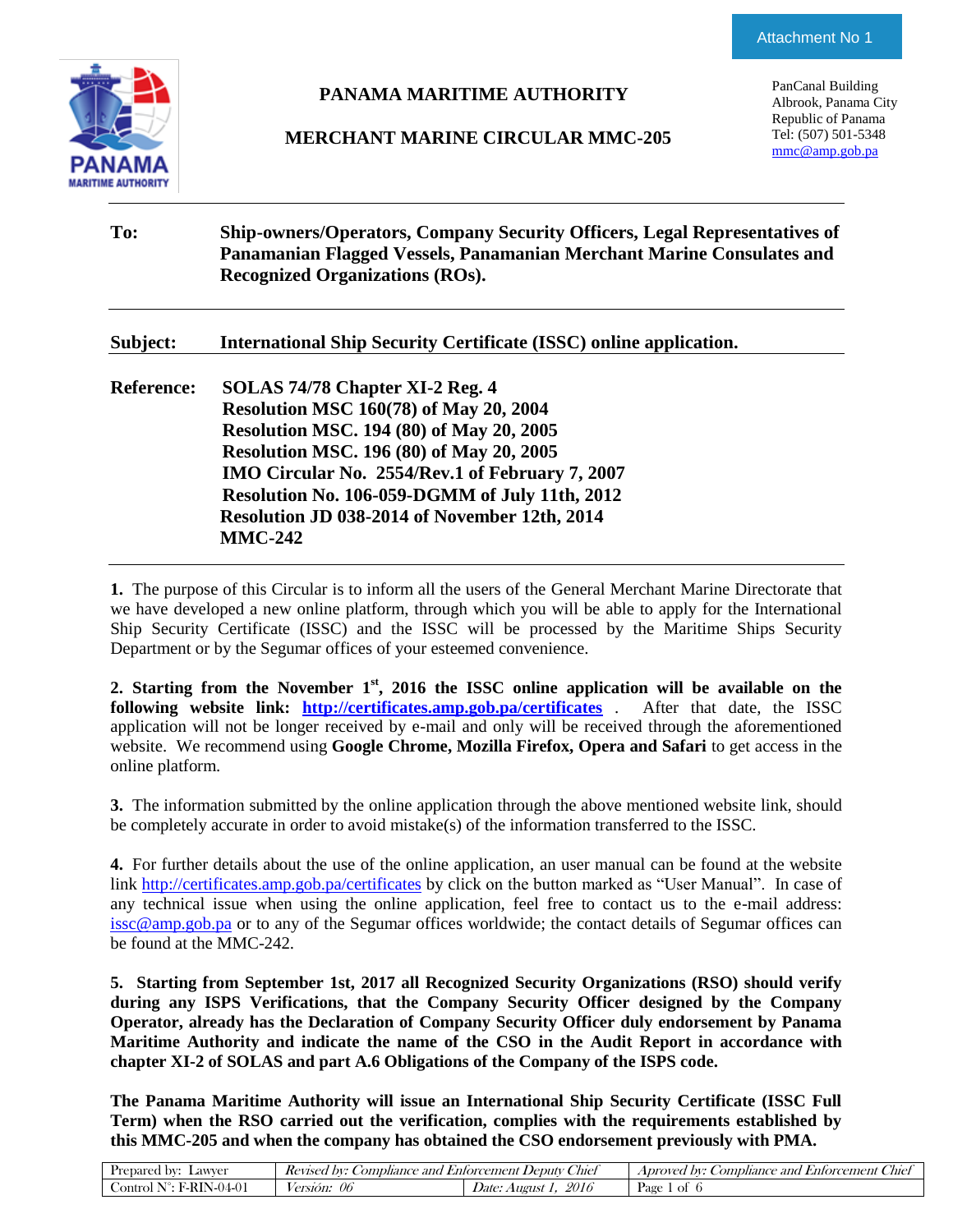**6.** The ISSC certificate shall be renewed after five (5) years of validity, and also an intermediate verification must be carried out between the second and third anniversary date of the certificate by the Recognized Security Organization (RSO).

**7.** All Panamanian flagged vessels engaged in international voyages in which apply the ISPS Code, Section 19.2 must have onboard the vessel the original ISSC certificate at all times. In the MMC-313 please check the instructions for the validity of color copies on board Panamanian flagged vessels.

#### **8. GLOSSARY**

DOC – Document of Compliance (issued by RSO)

SMC – Safety Management Certificate (issued by RSO)

ISSC – International Ship Security Certificate (Interim Certificate issued by RSO that not exceed more than six months)

ISSC – International Ship Security Certificate (ISSC Full Term issued by the Flag for 5 years of validity)

SSP – Ships Security Plan

RSO – Recognized Security Organization

#### **9. PROCEDURES**

In order to process ISSC for applicants whose vessels are of **NEW CONSTRUCTION,** the following documents shall be submitted through the website link:<http://certificates.amp.gob.pa/certificates>

- a) Full term or interim DOC, with the annual endorsement (if applicable).
- b) SMC.
- c) Interim ISSC.
- d) SSP Approval Certificate.
- e) ISPS initial verification report duly filled, typed, signed and stamped by the RSO's auditor.
- f) Payment receipt issued by this Administration or by a Panamanian Consulate.

In order to process an ISSC for applicants whose vessel **CHANGE OF FLAG,** the following documents shall be submitted through the website link:<http://certificates.amp.gob.pa/certificates>

- a) Full term or interim DOC, with the annual endorsement (if applicable).
- b) SMC.
- c) Interim ISSC.
- d) SSP Approval Certificate.
- e) ISPS initial verification report duly filled, typed, signed and stamped by the RSO's auditor.
- f) Payment receipt issued by this Administration or by a Panamanian Consulate.

In order to process an ISSC due to **CHANGE OF RSO,** the following documents shall be submitted through the website link:<http://certificates.amp.gob.pa/certificates>

- a) Full term or interim DOC, with the annual endorsement (if applicable).
- b) SMC.
- c) Interim ISSC.
- d) SSP Approval Certificate.

| Lawver<br>hv<br>Prepared        | . $D V^*$<br>. ombliance<br>and<br><i>Kevisee</i> | $\sim$<br>_hief<br>$\rho$ edul $r$<br>Enforcement | --<br>$\sim$<br>A <i>provec</i><br>omphance<br>. $D V^*$<br>and<br>Chiel<br><i>Enforcement</i> |
|---------------------------------|---------------------------------------------------|---------------------------------------------------|------------------------------------------------------------------------------------------------|
| ⊮ RF<br>ontrol<br>$N - 1/4 - 1$ | 06<br>ersion.                                     | 2016<br>Augus'<br>Date:                           | Page<br>Οİ                                                                                     |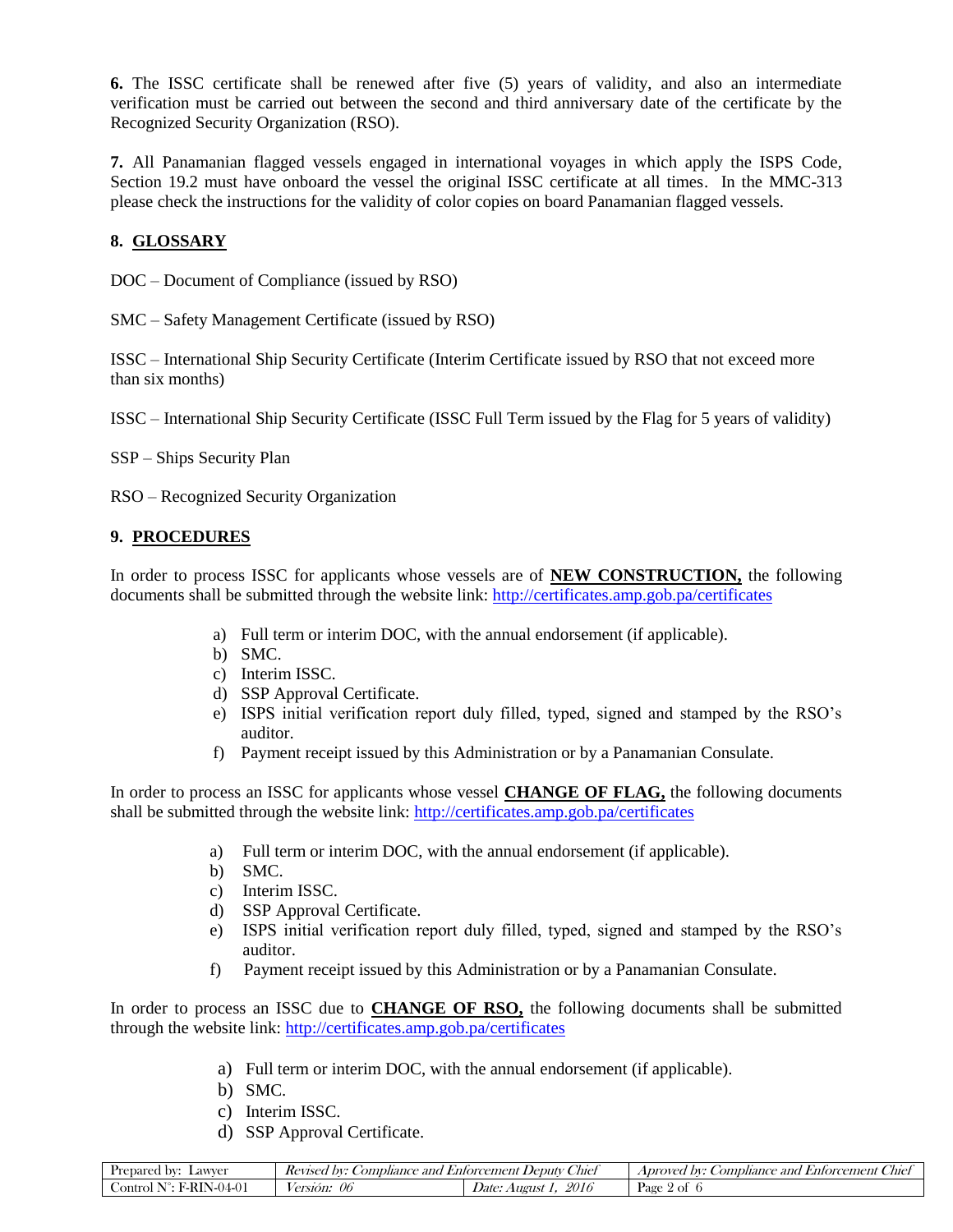- e) ISPS initial verification report duly filled, typed, signed and stamped by the RSO's auditor.
- f) Payment receipt issued by this Administration or by Panamanian Consulate.

In order to process an ISSC due to **CHANGE OF OPERATOR COMPANY**, the following documents shall be submitted through the website link:<http://certificates.amp.gob.pa/certificates>

- a) Full term or interim DOC, with the annual endorsement (if applicable).
- b) SMC.
- c) Interim ISSC.
- d) SSP Approval Certificate.
- e) ISPS initial verification report duly filled, typed, signed and stamped by the RSO's auditor.
- f) Payment receipt issued by this Administration or by Panamanian Consulate.

In order to process an ISSC due to **CHANGE OF VESSEL NAME,** the following documents shall be submitted through the website link:<http://certificates.amp.gob.pa/certificates>

- a) SSP approval certificate endorsed with the new name of the vessel.
- b) Short Term ISSC.
- c) SMC.
- d) ISPS Intermediate verification report and/or Additional ISPS verification report, duly filled, typed, signed and stamped by the RSO's auditor.
- e) Payment receipt issued by this Administration or by Panamanian Consulate.

In order to process an ISSC due to **CHANGE OF NAME OF THE OPERATOR COMPANY,** the following documents shall be submitted through the website link: <http://certificates.amp.gob.pa/certificates>

- a) Full term or interim DOC, with the annual endorsement (if applicable).
- b) SMC.
- c) Short Term ISSC.
- d) ISPS Intermediate verification report duly filled, typed, signed and stamped by the RSO's auditor (if the same has taken place).
- e) Letter from RSO stating that the change of name of the operator does not affect the responsibilities, organization structure and personnel of the operator company.
- f) Payment receipt issued by this Administration or by Panamanian Consulate.

In order to process an ISSC due to **CHANGE OF PHYSICAL ADDRESS OF THE OPERATOR COMPANY,** the following documents shall be submitted through the website link: <http://certificates.amp.gob.pa/certificates>

- a) Full term or interim DOC, with the annual endorsement (if applicable).
- b) SMC.
- c) Short Term ISSC.
- d) ISPS Intermediate verification report duly filled, typed, signed and stamped by the RSO's auditor (if the same has taken place).
- e) Letter from RSO stating that the change of physical address of the operator company does not affect the responsibilities, organization structure and personnel of the operator company.
- f) Payment receipt issued by this Administration or by Panamanian Consulate.

| Lawver<br>DV.<br><b>Prepared</b>  | hv•<br><i>_ombliance</i><br>and<br><i>Kevised</i> | ~<br>. Deputy<br>Chief<br><i>Entorcement</i> | $\sim$<br>. bv:<br>_hief<br>A <i>proved</i><br>. ombliance<br>and<br>Enforcement |
|-----------------------------------|---------------------------------------------------|----------------------------------------------|----------------------------------------------------------------------------------|
| $(4-0)$<br>ontrol<br>י-י<br>н. н. | 06<br><i>version.</i>                             | 2016<br>August<br><i>Date:</i>               | Page<br>-01                                                                      |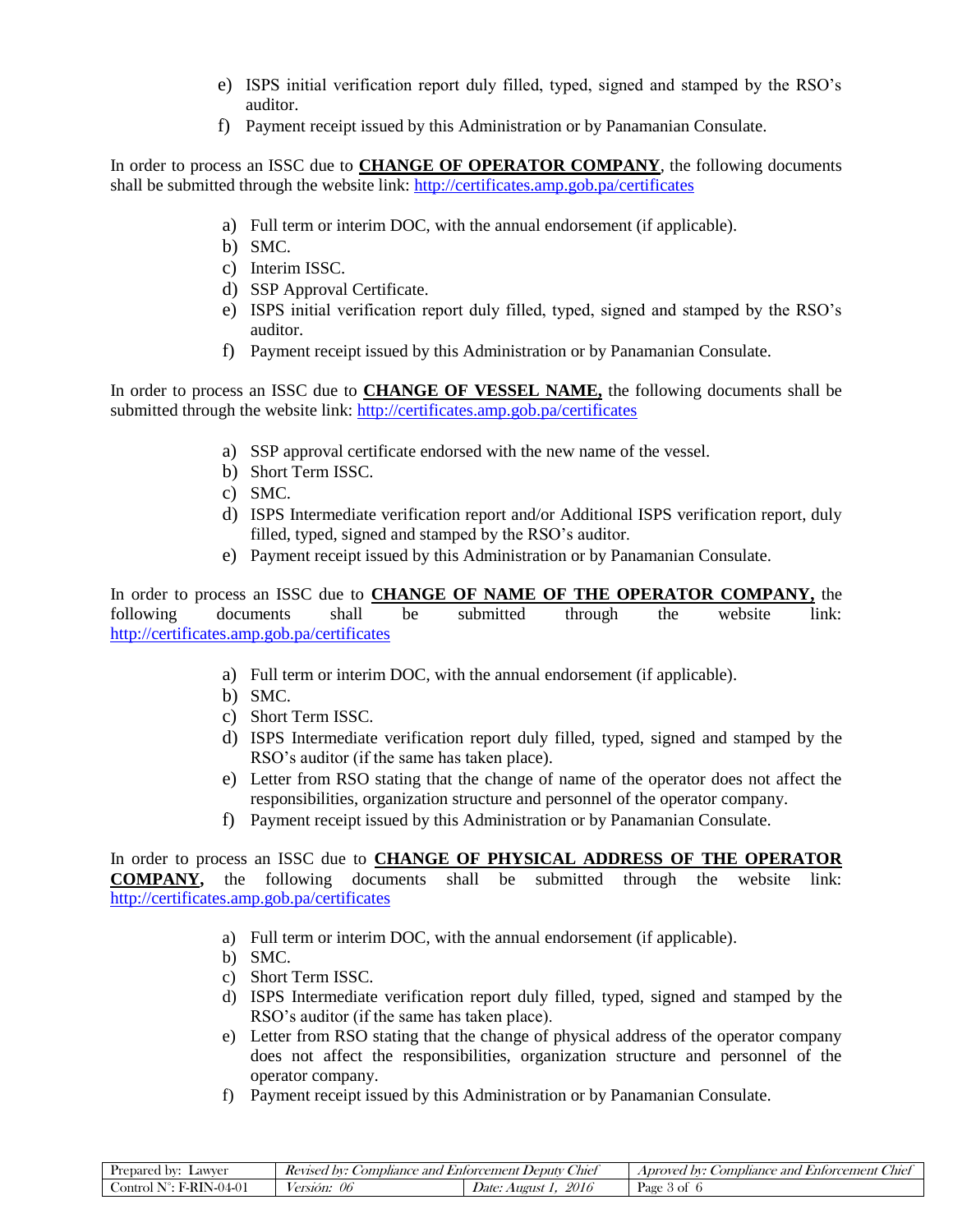In order to process an ISSC due to change of **TONNAGE**, the following documents shall be submitted through the website link:<http://certificates.amp.gob.pa/certificates>

- a) SMC.
- b) Short Term ISSC.
- c) ISPS intermediate verification report duly filled, typed, signed and stamped by the RSO's auditor (if the same has taken place).
- d) Payment receipt issued by this Administration or by Panamanian Consulate.

In order to process an ISSC due to change of **TYPE OF VESSEL**, the following documents shall be submitted through the website link:<http://certificates.amp.gob.pa/certificates>

- a) Full term or interim DOC, with the annual endorsement (if applicable).
- b) SMC.
- c) Short Term ISSC.
- d) Payment receipt issued by this Administration or by Panamanian Consulate.

In order to process an ISSC to include **COMPANY IMO NUMBER**, the following documents shall be submitted through the website link:<http://certificates.amp.gob.pa/certificates>

- a) Full term or interim DOC, with the annual endorsement (if applicable); SMC, or ISSC Certificate, any of them which contain the Company ID reflected.
- b) Payment receipt issued by this Administration or by Panamanian Consulate.

In order to process an ISSC for applicants whose vessels are **HARMONIZING**, the following documents shall be submitted through the website link:<http://certificates.amp.gob.pa/certificates>

- a) Full term or interim DOC, with the annual endorsement (if applicable).
- b) SMC.
- c) Interim ISSC.
- d) SSP Approval Certificate.
- e) ISPS initial verification report duly filled, typed, signed and stamped by the RSO's auditor. (**There should not be more than 3 months between the ISM and ISPS initial verification).**
- f) Payment receipt issued by this Administration or by a Panamanian Consulate.

In order to process an ISSC to include **ISPS INTERMEDIATE VERIFICATION**, the following documents shall be submitted through the website link:<http://certificates.amp.gob.pa/certificates>

- a) ISPS intermediate verification report duly filled, typed, signed and stamped by the RSO's auditor. It is also valid to present the endorsement on the back of the Full term ISSC Certificate issued by this Administration as long as the same appears legible.
- b) Payment receipt issued by this Administration or by Panamanian Consulate.

In order to process an ISSC due to **RENEWAL,** the following documents shall be submitted through the website link:<http://certificates.amp.gob.pa/certificates>

- a) Full term or interim DOC, with the annual endorsement (if applicable).
- b) SMC.
- c) Short Term ISSC.

| epared<br>∟awver<br>bv:     | --<br>. ombliance<br>DV.<br>and<br>Kevisea | ~<br>Chief<br>. Deputy<br>Enforcem<br>ement | --<br>$\mathbf{u}$<br>Auel<br>Aproved<br>omphance<br>$D V^*$<br>and<br><i>Enforcement</i> |
|-----------------------------|--------------------------------------------|---------------------------------------------|-------------------------------------------------------------------------------------------|
| 4. O<br>əntro<br>ורז<br>א - | vc<br>ersion.                              | 2016<br>August<br>Date:                     | Page<br>ОI                                                                                |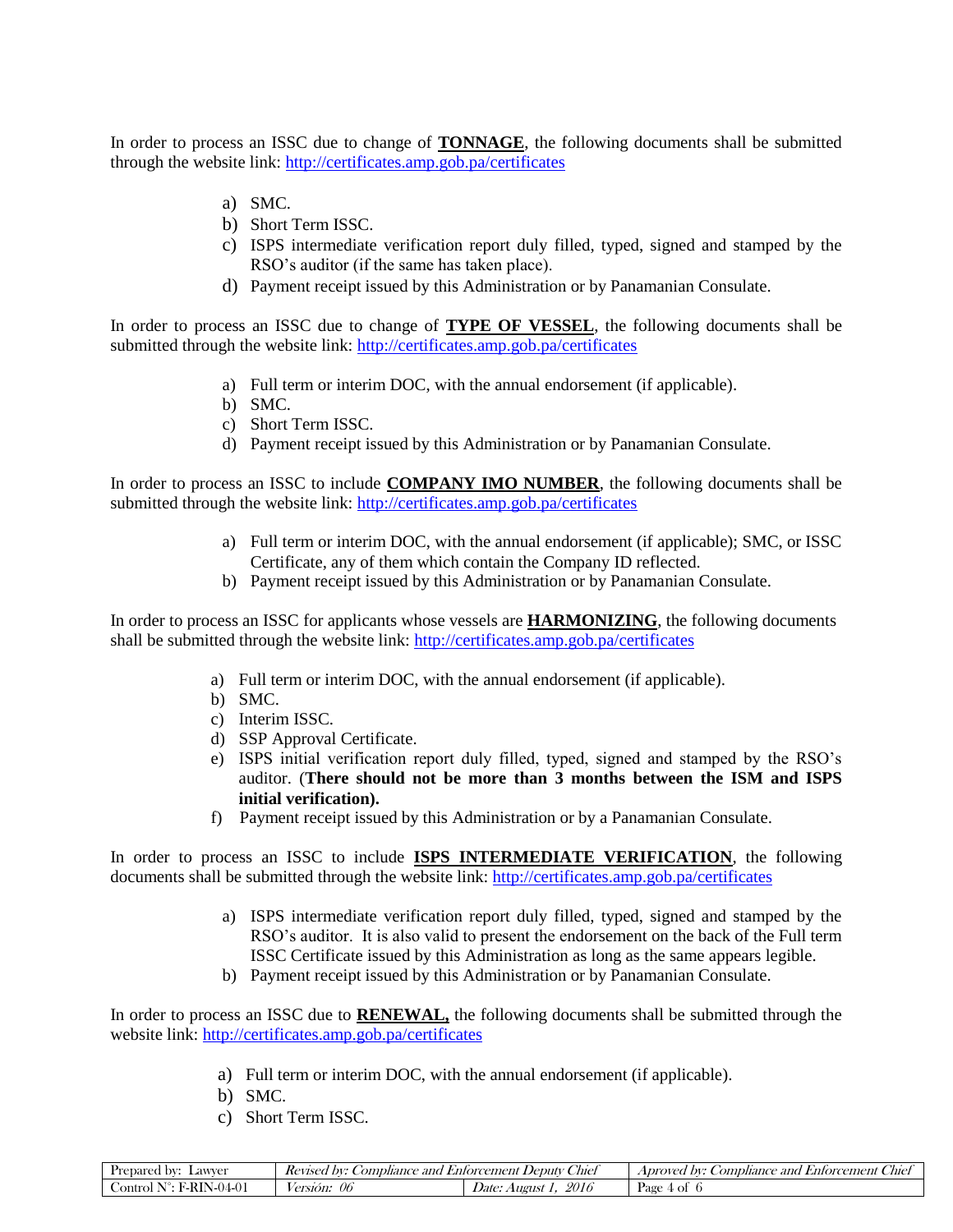- d) ISPS intermediate verification duly filled, typed, signed and stamped by the RSO's auditor (only in the cases the same was not presented previously)
- e) Renewal verification report duly filled, typed, signed and stamped by the RSO's auditor.
- f) SSP Approval Certificate (the previous Ship Security Plan is also acceptable)
- g) Payment receipt issued by this Administration or by Panamanian Consulate.

In order to process **Interim ISSC** for applicants whose vessels are under **NEW CONSTRUCTION**, the following documents shall be submitted through the website link: <http://certificates.amp.gob.pa/certificates>

- a) Letter ensuring that the SSP is under development.
- b) Full term or interim DOC issued by the RSO
- c) Payment receipt issued by this Administration or by Panamanian Consulate.

In case of **LOSS OR DAMAGE** of an ISSC, the following documents shall be submitted through the website link:<http://certificates.amp.gob.pa/certificates>

- a) ISPS intermediate verification report duly filled, typed, signed and stamped by the RSO's auditor (if the same has taken place)
- b) Payment receipt issued by this Administration or by Panamanian Consulate.

#### **10.RATES**

According to the article  $1<sup>st</sup>$  of the Resolution J.D. No.038-2014 of November  $12<sup>th</sup>$ , 2014, the following fees have been established for the International Ship Security Certificate.

| a)              | New Construction                                            | B/.250.00 |
|-----------------|-------------------------------------------------------------|-----------|
| b)              | Harmonization                                               | B/.250.00 |
| $\mathcal{C}$ ) | Renewal                                                     | B/.250.00 |
| d)              | Change of RSO                                               | B/.250.00 |
| $\epsilon$ )    | Interim ISSC Certificate issued by this Administration      | B/.150.00 |
| f)              | Change of the Name and Address of the operating company     | B/.250.00 |
| g)              | Company IMO Number                                          | B/.100.00 |
| h)              | Issuance of the ISSC full Term by PMA with the Intermediate | B/.100.00 |
|                 | <b>Audit Endorsement</b>                                    |           |
| I)              | Any other Change in the Certificate                         | B/.100.00 |
| j)              | For Loss or Damage                                          | B/.100.00 |
| $\bf k)$        | By Changing (name of ship, name or address of the           | B/.100.00 |
|                 | operating company, technical details of the ship)           |           |

This Administration kindly informs that the **International Ship Security Certificate** can be printed through any Segumar offices of your esteemed convenience or through a Panamanian Consulate (Privative of Merchant Marine); however, additional consular fees are applicable according to the Resolution J.D. No.040-2014, dated on November  $12<sup>th</sup>$ , 2014.

**March, 2017** *– Modification of paragraph 5*

**March, 2017** *– Modification of paragraph 5.*

**September, 2016** *– Modification of paragraph 1 and through the whole text.*

**August, 2016 –** *Modification of items 6 and 7.*

**December, 2014 –** *Inclusion of fees*

**August, 2012 –** *Changes throughout the text of the Circular*

**August, 2012 –** *General revision of complete Circular due to new Resolution No. 106-059-DGMM of July 11th, 2012* **September, 2009**

**Inquiries concerning the subject of this Circular or any request should be directed to: Maritime Ships Security Department Directorate General of Merchant Marine**

| -<br>Lawver<br><b>Prepared by:</b> | <i>_omphance</i><br>DV:<br>and<br>Kevised | $\sim$<br>_'hie!<br>Deputy C<br>Enforcement | <b>T</b><br>$\sim$<br>_'hief<br>and<br>Aproved by:<br><i>Enforcement</i> (<br>. ombliance |
|------------------------------------|-------------------------------------------|---------------------------------------------|-------------------------------------------------------------------------------------------|
| $\cdot$ RIN 04.07<br>ontrol<br>.   | 06<br><i>Version:</i>                     | 2016<br>August<br><i>Jate:</i>              | Page,<br>- OI                                                                             |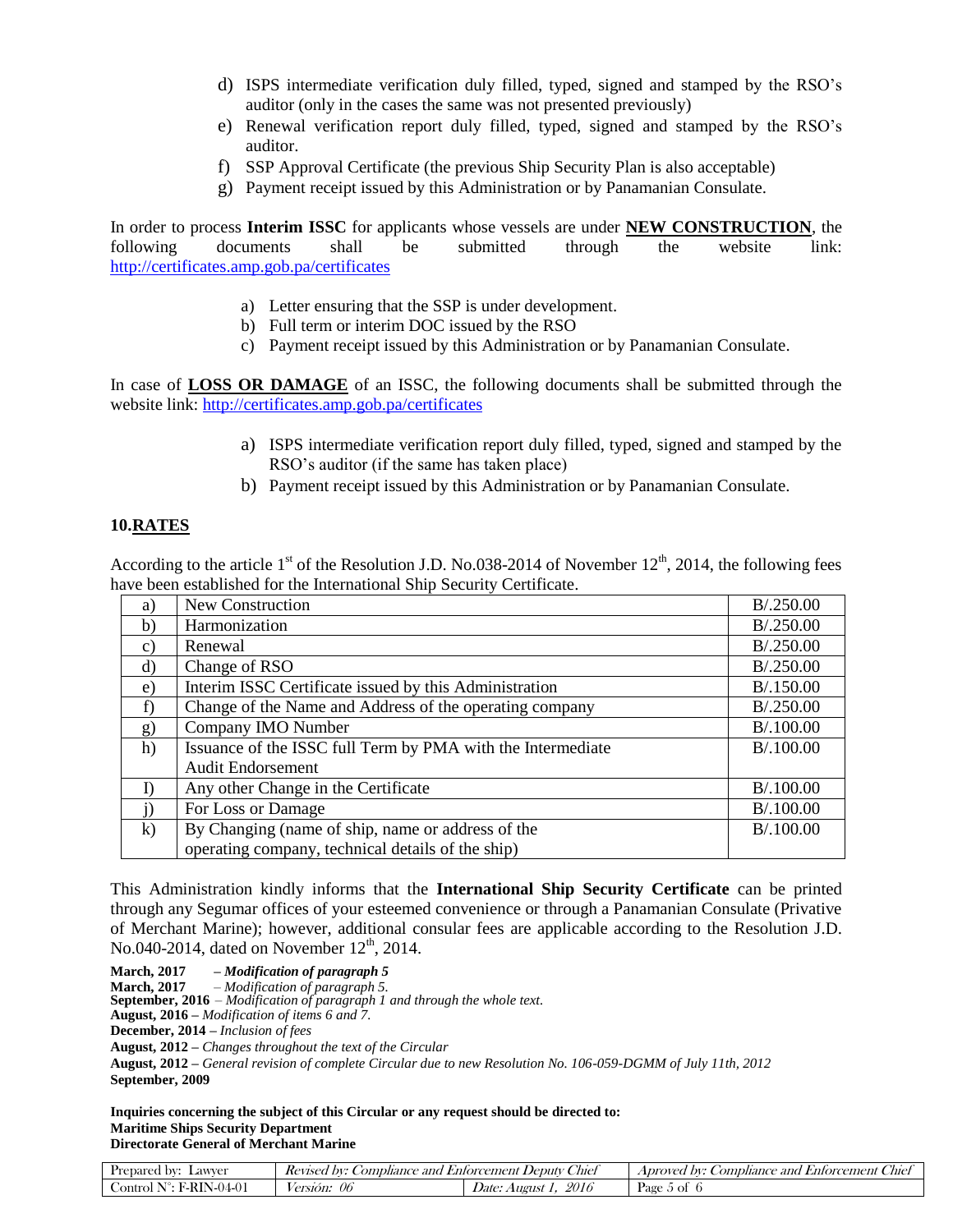**Panama Maritime Authority Phone: (507) 501-4223 / 5037 Fax: (507) 501-5401 Email:** *[nardila@amp.gob.pa](mailto:nardila@amp.gob.pa) taranda@amp.gob.pa* 

| repared :<br>∟awver<br>DV. | $\sim$<br>$\rightarrow$<br>/met<br>$\rho$ edul $\nu$<br>DV:<br><i>_ombliance</i><br>Kevisec<br>Enforcement<br>anc |                         | -<br>~<br><i>_ombliance</i><br>Chie.<br>DV:<br>Aprovec<br><i>Enforcement</i><br>anc |
|----------------------------|-------------------------------------------------------------------------------------------------------------------|-------------------------|-------------------------------------------------------------------------------------|
| ontrol<br>1. IL<br>$-1$    | 06<br>ersion:                                                                                                     | 2016<br>Jate:<br>August | Page<br>$0$ of                                                                      |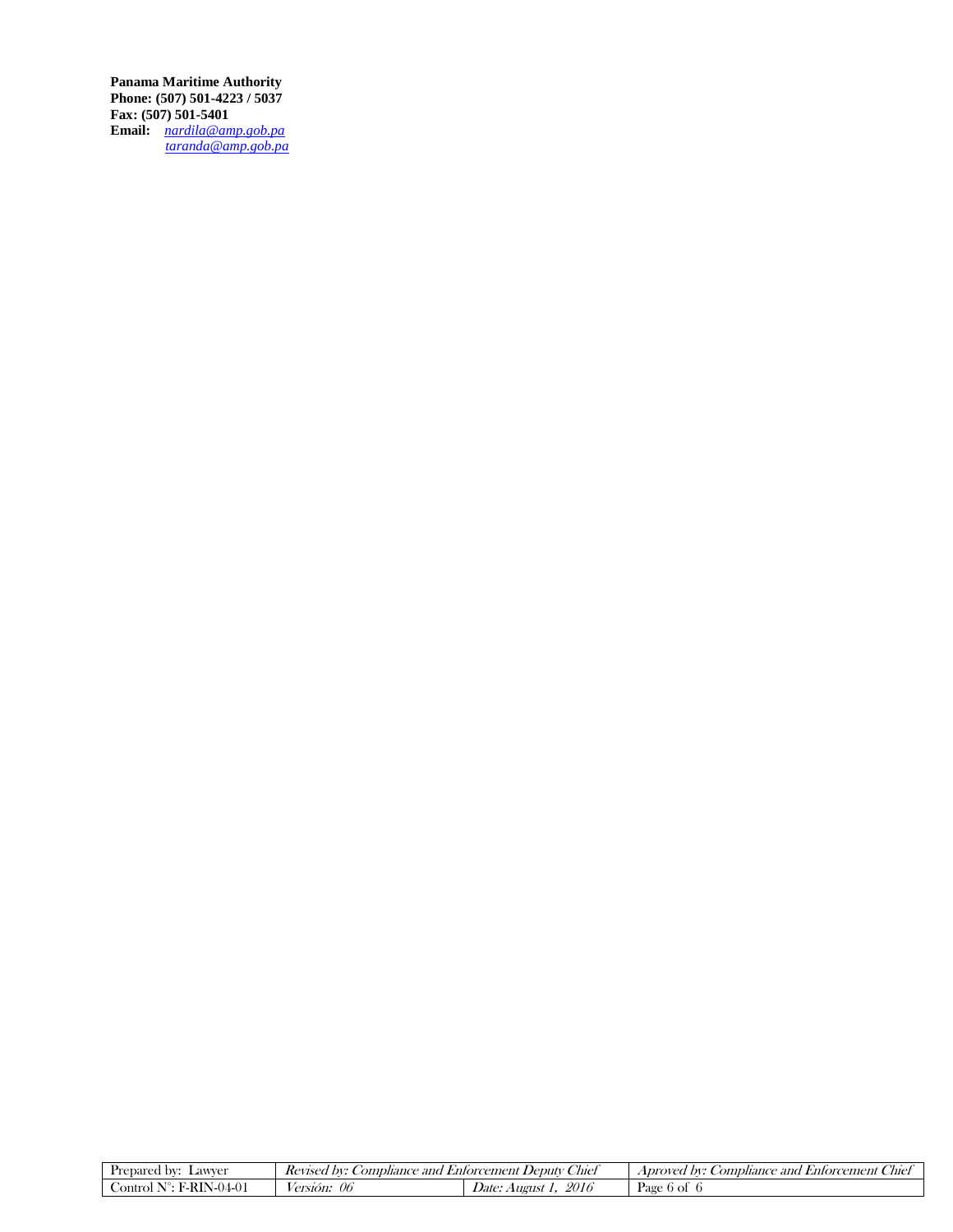

#### **PANAMA MARITIME AUTHORITY**

#### **MERCHANT MARINE CIRCULAR MMC-206**

PanCanal Building Albrook, Panama City Republic of Panama Tel: (507) 501-5000 [mmc@amp.gob.pa](mailto:mmc@amp.gob.pa)

| To:                | <b>Ship-owners/Operators, Company Security Officers, Legal</b><br>Representatives of Panamanian Flagged Vessels, Panamanian Merchant<br>Marine Consulates and Recognized Organizations (ROs).                                      |
|--------------------|------------------------------------------------------------------------------------------------------------------------------------------------------------------------------------------------------------------------------------|
| Subject:           | <b>Recognition of Company Security Officers (CSO)</b>                                                                                                                                                                              |
| <b>References:</b> | . SOLAS 74/78 Chapter XI-2 Reg. 4<br>. ISPS Code, Part A, Sections 9.4.14, 11, 12.2.5, 13.1, 13.5<br>. ISPS Code, Part B, Sections 8, 9, 13.1, 13.7<br>. Merchant Marine Circular Nº 124, 125<br>. Merchant Marine Circular N° 228 |

1. The purpose of this Circular is to update the responsibilities of the Company Security Officer (CSO) like a person designated by the Company to ensure that a Ships Security Assessment (SSA) is carried out; that a Ship Security Plan (SSP) is developed and submitted for approval, thereafter implemented and maintained, and liaison with Port Facility Security Officer (PFSO) and the Ship Security Officer (SSO).

2. This Administration urges the Company Security Officers (CSO's) of the Panamanian vessels transiting high-risk areas developing procedures to prepare crews for the contingency of their vessels being hijacked when transiting in high risk areas **[\(MSC.1/Circ.1390\).](MSC%201-Circ%201390.pdf)**

3. All the Company Security Officers (CSO) recognized by this Administration have to perform the duties and responsibilities as detailed in Part A, Section 11 and the relevant provisions of Part B, Sections 8, 9 and 13 of the ISPS Code.

4. The CSO shall ensure that each vessel he or she is responsible for has appointed a trained and qualified SSO.

5. All the Company Security Officers (CSO's) of the Panamanian vessels transiting high-risk areas are hereby requested to maintain a wide communication with the Panama Maritime Authority and to liase with the International Contact Centers according to the current and most updated BMP version **(MMC 208),** and raise their Security Level according to the Ship Security Plan.

6**. Starting from the September 1st, 2017 the CSO Endorsement online application will be available on the Following website link**: <http://certificates.amp.gob.pa/certificates> . After that date, the CSO Application will not be longer received by e-mail and only will be received through the aforementioned Website. We recommend using Google Chrome, Mozilla Firefox, Opera and Safari to get access in the online platform.

|                                 | . .<br><i>_omphance</i><br>and<br>DV:<br>Kevised | $\sim$<br>.'Inel<br>.1 Enforcement Deputy | -<br>$\sim$<br><i>sompliance</i><br><i>Enforcement</i><br>Auel<br>Aproved<br>and '<br>hv: |
|---------------------------------|--------------------------------------------------|-------------------------------------------|-------------------------------------------------------------------------------------------|
| - F-RIN<br>N-04-01<br>∴ontrol ∶ | 06<br>ersión:                                    | 2016<br><i>Date:</i><br>August            | Page<br>Οİ                                                                                |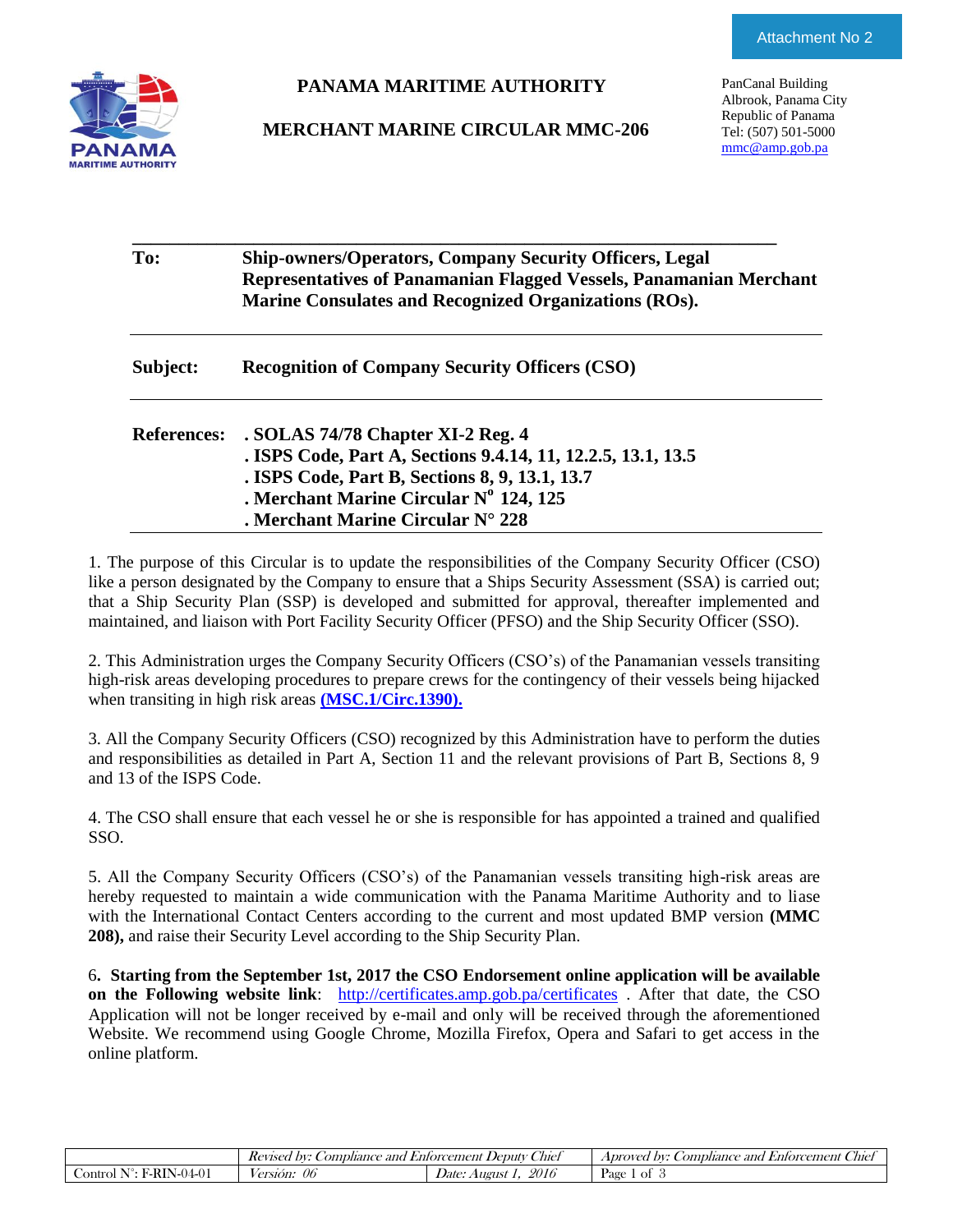The information submitted by the online application through the above mentioned website link, should be completely accurate in order to avoid mistake(s) of the information transferred to the CSO.

For further details about the use of the online application, an user manual can be found at the website link <http://certificates.amp.gob.pa/certificates>by click on the button marked as "User Manual". In case of any technical issue when using the online application, feel free to contact us to the e-mail address: [isps@amp.gob.pa](mailto:isps@amp.gob.pa) or to any of the Segumar offices worldwide; the contact details of Segumar offices can be found at the MMC-242

The Company Security Officer (CSO) according to the Section 13.1 Part A and the Guidance Recommended given in the Section 13.1 Part B of the ISPS Code has to complete an appropriate training and submit to this Administration through the Maritime Ships Security Department the Declaration of CSO with the following documents:

- Declaration of CSO duly signed and stamped by Management Company **[\(APPLICATION FORM\)](APPLICATION%20FORM.docx)**
	- DOC (Document of Compliance), with copy of annual endorsement if it has taken place
	- Certificate of training IMO model course 3.20 issued in a training center for CSO principal and Alternative CSO (if apply).
	- Letter Head of experience signed and stamped where the CSO Principal / Alternative CSO worked as such (only if the course has more than 5 years of having been issued).
	- Any other necessary document to corroborate the information reflected in the CSO Declaration Form.

Once the requirements are met, they shall be submitted to the following email address:  $isps@amp.gov.pa + (507) 501-5085$ , or through any of the SEGUMAR offices worldwide according to the Merchant Marine Circular 242.

**7. Starting from September 1st, 2017 all Recognized Security Organizations (RSO) should verify during any ISPS Verifications, that the Company Security Officer designed by the Company Operator, already has the Declaration of Company Security Officer duly endorsement by Panama Maritime Authority and indicate the name of the CSO in the Audit Report in accordance with chapter XI-2 of SOLAS and part A.6 Obligations of the Company of the ISPS code.**

**The Panama Maritime Authority will issue an International Ship Security Certificate (ISSC Full Term) when the RSO carried out the verification, complies with the requirements established by this MMC-205 and when the company has obtained the CSO endorsement previously with PMA.**

8. If the information reflected in the ISSC and CSR Certificates does not match with the DOC presented to the Recognition of the CSO the Shipowners/Operators, Company Security Officers, Legal Representatives of Panamanian Flagged Vessels, need to amend those Certificates as soon as possible to avoid any PSC detention.

9. From November 1, 2014 only the Application Form for CSO endorsement (version: 01) will be accepted. All endorsements made before that date are totally valid.

**March , 2017- inclusion new paragraph in point 7 and Modification in bullets of point 8, 9. March , 2017** – Modification of point 6 **August, 2016** - *Modification in bullets of point 6 and modification of point 8.* **September, 2014 –** *Modification of points 6 and 8 and replacement of hyperlink on point 6.* **May, 2013 –** *New points 3 and 4* **March, 2012 –** *Changes in bullets of point 4* **September, 2011 –** *Complete revision of content and Form*

**May, 2011 -** *Change in Phone Number*

|                      | -<br><i>_omphance</i><br>and<br>Kevisea<br>DV: | $\sqrt{11}$<br>Auet<br>Entorcement<br><i>Deputy</i> | -<br>--<br>bv:<br>, ombliance<br>ano<br>  <i>Entorcement</i>  <br>Aproved<br>Chie <sup>t</sup> |
|----------------------|------------------------------------------------|-----------------------------------------------------|------------------------------------------------------------------------------------------------|
| $\eta_{4}$<br>ontrol | 06<br>ersion:                                  | 2016<br>Date<br>August                              | ' Ol<br>Page<br>-                                                                              |